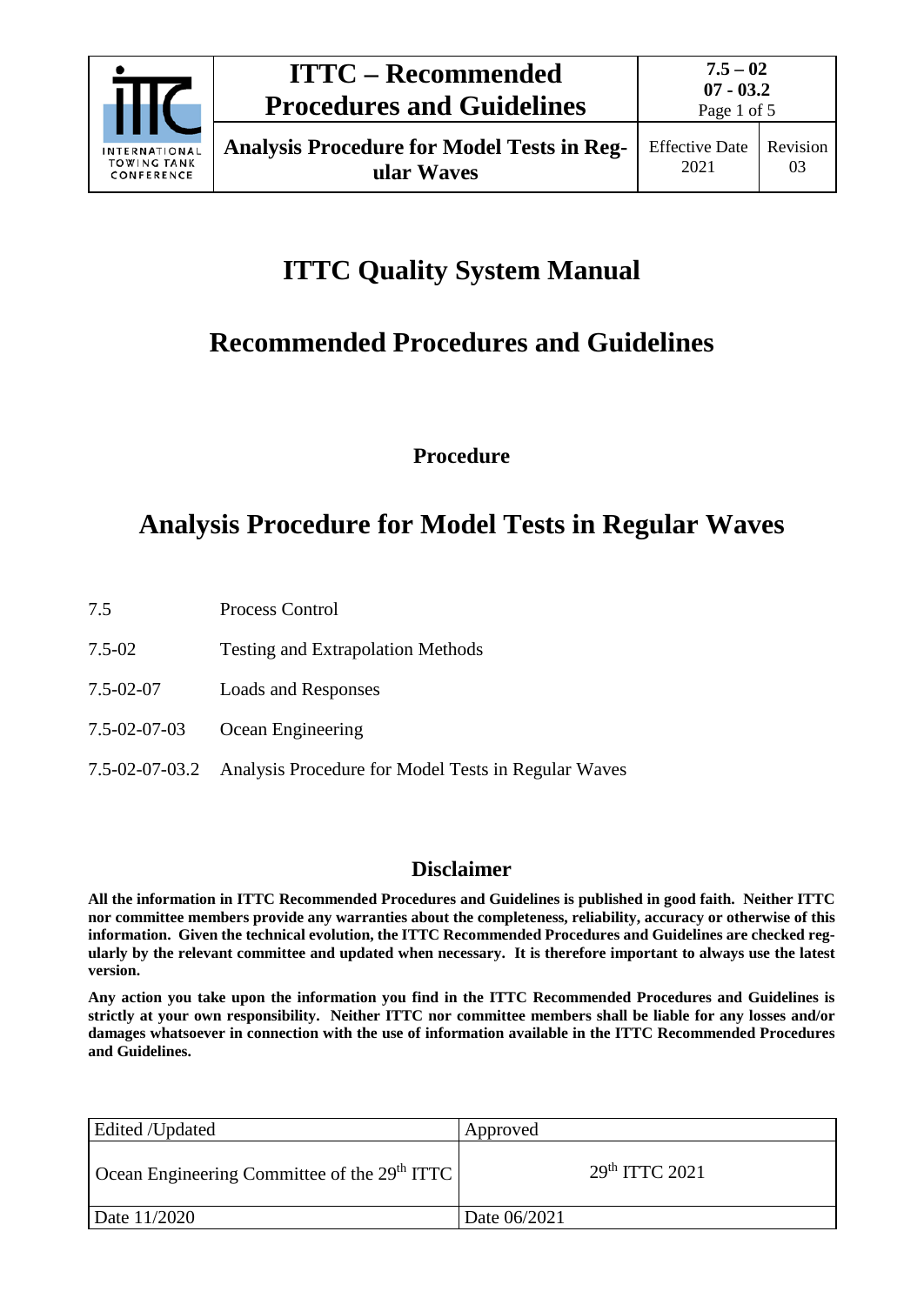

**Analysis Procedure for Model Tests in Regular Waves**

# **Table of Contents**

**1. [PURPOSE OF PROCEDURE](#page-2-0) .............3**

| 2. | ANALYSIS PROCEDURE FOR<br>MODEL TESTS IN REGULAR |
|----|--------------------------------------------------|
|    |                                                  |
|    | 2.2 Choice of interval to be analyzed 3          |
|    | 2.3 Number of cycles to be analyzed 3            |
|    | 2.4 Determination of Fundamental                 |

|  | 2.5 Filtering and Trend elimination4 |  |
|--|--------------------------------------|--|
|  |                                      |  |
|  |                                      |  |
|  | 4. UNCERTAINTY ANALYSIS5             |  |
|  | 5. PRESENTATION OF RESULTS5          |  |
|  |                                      |  |
|  |                                      |  |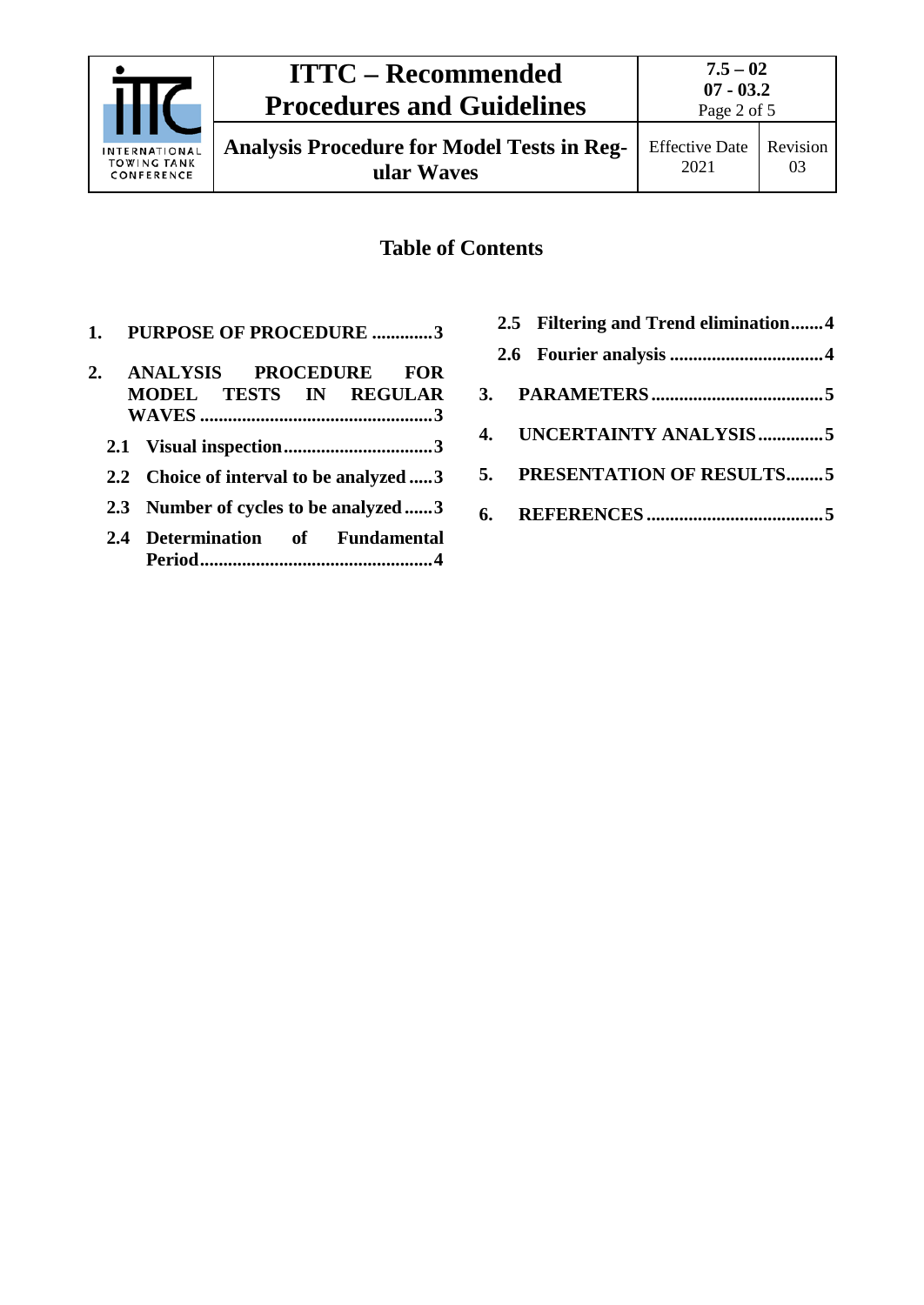

# **ITTC – Recommended Procedures and Guidelines**

03

## **Analysis Procedure for Model Tests in Regular Waves**

### <span id="page-2-0"></span>**1. PURPOSE OF PROCEDURE**

To ensure the best possible quality and consistent analysis of model test results in regular waves.

#### <span id="page-2-1"></span>**2. ANALYSIS PROCEDURE FOR MODEL TESTS IN REGULAR WAVES**

It is recommended to perform the regular wave analysis according to the following procedure.

It should be noted that depending on the wave parameters, the regular waves generated in the basin are not expected to be purely sinusoidal, unless the wave steepness is very small. Wave nonlinearities may appear associated to steep waves such crest-through asymmetries and the presence of multi-harmonics. It is then recommended to follow Procedure 7.5-02-07-03.13 Analysis of Model Tests in Irregular Waves.

Spurious free waves from the wavemaker can contaminated the testing area in the basin. These effects should be carefully verified and controlled to guarantee high-quality wave generation (Aknin and Spinneken, 2017).

### <span id="page-2-2"></span>**2.1 Visual inspection**

During the model tests, it is recommended to examine the time histories of all the signals as well as the responses to be analysed. If a signal contains an exceptionally high noise level, it may require special treatment. Otherwise, the analysis should be done as described in the subsequent sections.

### <span id="page-2-3"></span>**2.2 Choice of interval to be analyzed**

The time interval to be analysed should be chosen carefully. It should start after the transients and it should end before the reflected waves reach the model. In case of long start-up transients, one may have to accept wave reflections to maintain a minimum number of wave cycles. The final choice may be a compromise.

Unwanted reflected waves are produced by the interaction of incoming waves with tank walls and wave absorbers, at non-zero incidence. Radiated or diffracted waves from the model may also be reflected by tank walls, wavemakers and wave absorbers. Such phenomena must be minimized, especially for zero-speed tests.

The choice of interval can be manually done during a visual inspection process. This process may be assisted by estimating the arrival time of the reflected wave from the absorbing beach based on the wave group celerity, i.e., the wave energy velocity.

## <span id="page-2-4"></span>**2.3 Number of cycles to be analyzed**

For the determination of transfer functions a few wave cycles are, in principle, sufficient. Generally, the numerical accuracy is improved by increasing the number of cycles. It may be necessary to find the optimum compromise among the quality of the waves, the length of the recording, and the available time in a facility.

In practice, a number of cycles between 10 and 20 is recommended for the determination of transfer functions. The lowest value depends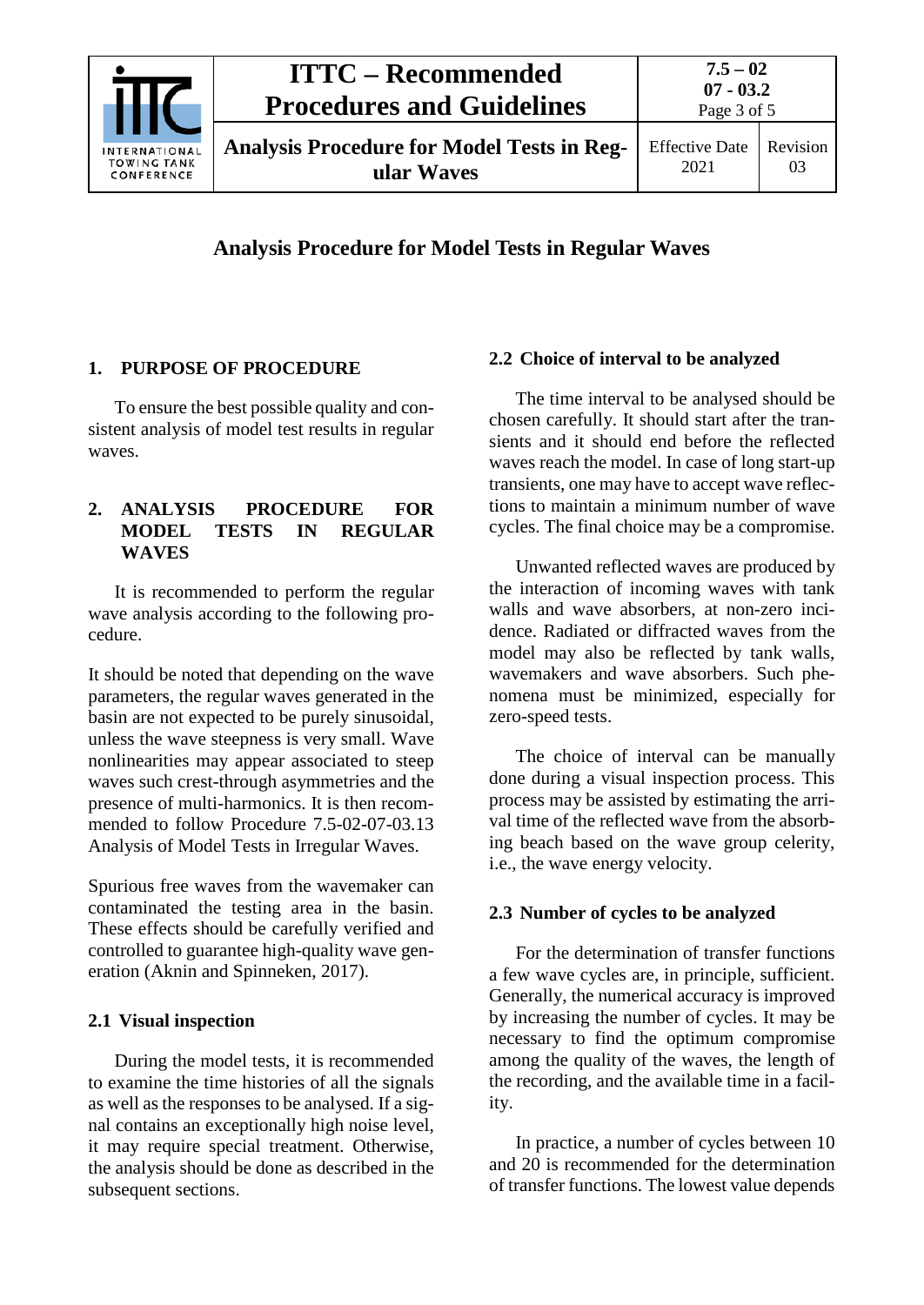|                                                   | ITTC – Recommended<br><b>Procedures and Guidelines</b>          | $7.5 - 02$<br>$07 - 03.2$<br>Page 4 of 5 |                |
|---------------------------------------------------|-----------------------------------------------------------------|------------------------------------------|----------------|
| INTERNATIONAL<br><b>TOWING TANK</b><br>CONFERENCE | <b>Analysis Procedure for Model Tests in Reg-</b><br>ular Waves | <b>Effective Date</b><br>2021            | Revision<br>03 |

on the wave conditions and the basin. For responses with a long natural period and important non-linear effects, such as slowly drifting motions of moored structures, a much larger number of cycles will normally be required.

#### <span id="page-3-0"></span>**2.4 Determination of Fundamental Period**

The fundamental period should be obtained from the time histories and should be used for the analysis of all the responses.

There are several methods available for the determination of fundamental period (Cohen Tenoudii, 2016):

- a) to perform a spectral analysis of the time histories and derive the peak frequency,
- b) to choose the start and end points in the time history, and divide the time duration between start and end points by the number of cycles. Most laboratories use this method for preliminary analysis. The resolution of this method depends again on the record length and can be seriously affected by the presence of noise unless special precautions are taken, e.g., neglecting too short and/or small cycles.
- c) Alternatively, a non-linear least squares fitting of a multi-harmonic theoretical signal can be carried out by minimizing the error:

$$
\varepsilon^2(\omega, \mu, A_j, \varphi_j)
$$
  
=  $\frac{1}{N} \sum_{i=1}^N \left[ x_i - \mu - \sum_{j=1}^M A_j \cos(j\omega t_i + \varphi_j) \right]^2$ 

where  $\varepsilon$  is the error,  $\mu$  is the mean value of the signal,  $A_i$  and  $\varphi_i$  are the amplitude and the phase angle of the *j-*th component of the signal,  $\omega$  is the fundamental frequency of the signal,  $x_i$ , respectively, *M* is the total number of components, *N* is the number of time instants, and  $t_i$  is the *i*-th time instant.

This function is non-linear only in terms of  $\omega$  for which, normally, a good initial estimate is known (i.e., the expected fundamental frequency). This method is robust and still accurate even for short records (for example, 3 cycles) and records with large amount of noise. Furthermore, the fitting function accepts several components with different phases and does not need an integer number of cycles to obtain the mean value and component amplitudes. Note that other non-linear fitting methods are available and may be used.

#### <span id="page-3-1"></span>**2.5 Filtering and Trend elimination**

In case of low-frequency trends, high-pass filtering prior to the spectral analysis should reduce the corresponding errors in the analysis of the responses. A simplified version of the highpass filtering is 'trend elimination', which subtracts not only the mean value, but also a ramp function, determined by the mean slope of the response signal in the time interval to be analysed.

#### <span id="page-3-2"></span>**2.6 Fourier analysis**

After the considerations above have been considered, the amplitude of the input signal, and the amplitude and phase angle of the responses should be determined by a standard Fourier analysis.

If the input signal is not measured at the same point of the response signal, the signal or the phases can be corrected by applying the linear dispersion relationship for the given flat bottom water depth. Note that in very shallow water (water depth less than 1/10 of the wave length) the incident waves and responses may not be sinusoidal. Note that in certain conditions, the incident waves and responses may not be sinusoidal. Nonlinear effects will add higher harmonics to wave components. Those nonlinear effects may be due to high wave